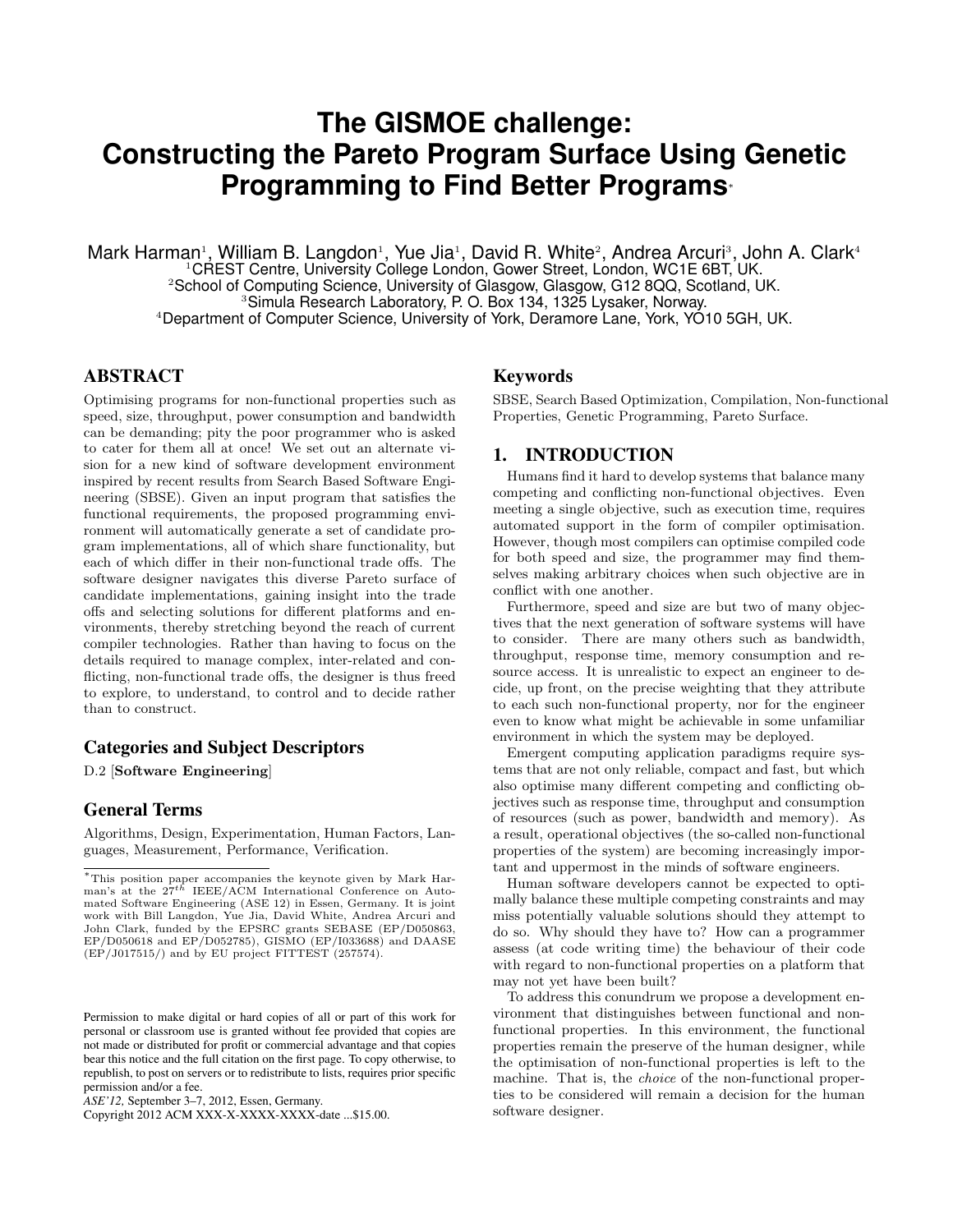However, all decisions concerning the implementation details that will maximise or minimise non-functional properties will be delegated to the machine. Different versions of the program can be constructed for different environments (even those yet to be built), while maintaining the functional properties originally set out by the software designer.

Non-functional properties will often be in conflict with one another. For example, faster response times may increase power, memory or bandwidth consumption. Therefore, we do not propose that there will be a single solution program offered. Rather, we propose that the development environment will produce a Pareto surface of candidate programs, each of which shares the functional properties specified by the human, while presenting different non-dominated solutions with respect to non-functional properties.

A solution is non-dominated if no other solution is superior according to all non-functional properties. Each nondominated solution thus denotes a candidate trade off between the non-functional properties. The surface of solutions might contain thousands, perhaps millions of such candidate programs, all of which perform the same function, but each of which does so with different non-functional trade offs. The programmer's task is to define the functional properties and to explore the space of non-functional solution alternatives provided by the automated development environment.

In this paper we explain how a combination of advances in software test data generation, genetic programming and multi objective optimisation can be combined to realise this vision. We present an architecture and principal features of this proposed development environment, which we call GIS-MOE: Genetic Improvement of Software for Multiple Objective Exploration.

The GISMOE approach draws its description of functional characteristics either from a pre-existing program or from a declarative specification of functional requirements. We focus on pre-existing programs as the source of functional descriptions in this paper (with a brief discussion of the alternative in Section 6.2). GISMOE uses automated testing to assess the degree to which the functional properties are preserved and to measure the achievement of non-functional requirements. Measurements of both functional and nonfunctional requirements are used to provide the fitness functions that guide a multi objective optimisation and visualisation process. We envisage that the optimisation will be achieved by a Genetic Programming system, though there may be other possibilities.

We present both a 'conformant' and 'heretical' version of our GISMOE development environment. The heretical version is merely an extension of the conformant version, but it crosses a rubicon that may be unacceptable to some software engineers, and will certainly be inappropriate for some application areas (such as safety critical systems).

The conformant version is faithful to the long-cherished belief that software engineers should strive for correct systems. The heretical view is that even correctness, as measured approximately (through testing), could become just another measurable objective to be traded off against nonfunctional properties.

In order to re-cast functional properties such as optimisation objectives, within the same framework as the nonfunctional properties, we shall need testing at a sufficiently fine level of granularity and with a sufficiently rich mapping from test cases to meaning.



Figure 1: The GISMOE Pareto Program Surface

We review (in overview) recent results, which we believe provide the initial empirical evidence on which we rest our belief that the GISMOE vision is achievable. Though we believe this evidence to be promising, we claim only that it demonstrates feasibility at the level of a 'proof of concept'. We recognise that the GISMOE research agenda currently remains more of a 'grand challenge' than a reality. We hope that this paper will provide a sufficiently compelling argument for the GISMOE agenda that others will feel motivated to take up this challenge.

#### 2. THE PARETO PROGRAM SURFACE

Suppose we plot a large set of programs on a surface. Each program on this surface is plotted in three dimensions  $(x, y, z)$ , where x is the execution time of the program, y is the power consumed by the program and  $z$  is the memory consumed by the program (see Figure 1 for an illustration).

For each of these three dimensions, there are many questions about how we shall define the measurements: do we want the average, the worst case, the most common case? All of these (and more) are possibilities. For different GIS-MOE applications, each will be useful. Let us suppose that we have agreed a definition of each of these non-functional properties.

To make the discussion concrete, let us suppose (for illustration purposes) that we are concerned with an embedded controller and that we wish to reduce worst case power consumption, peak memory use and execution time (even should this lead to increases in average and best case performance for these properties).

Suppose we have an existing implementation of the controller, designed by human programmers and for which there is a well-established test suite collected from human-designed test cases combined with test cases extracted from the logs of in-situ execution in the field. Suppose the software designer is presented with a Pareto surface like that depicted in Figure 1. Each point on this surface represents an implementation of the controller that passes all of the test cases.

However, each point also denotes a trade off between the three non-functional objectives of power, speed and memory. That is, no point on the surface is superior to any other point according to all three non-functional criteria, so each represents a valid choice; sacrificing one objective for the other, the designer could choose an implementation that best suits the problem in hand.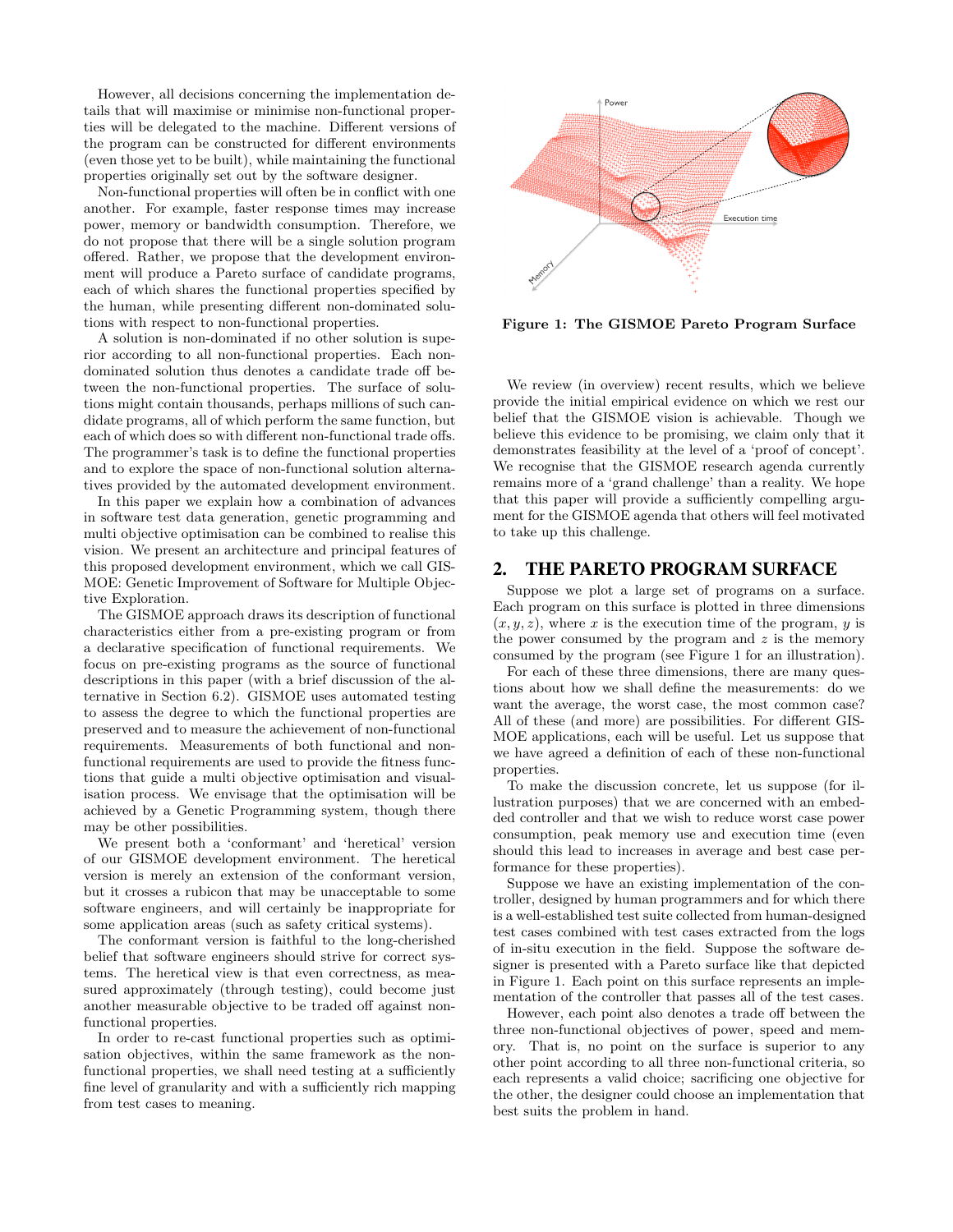For instance, if one version of the controller has to be used in a low power environment then power can be favoured, whereas, for some other instantiation of the controller, worst case response time may be paramount (even at the expense of increased memory use and power consumption).

Like all Pareto fronts, the Pareto program surface may also reveal so-called knee points; the presence of regions of the solution space in which a rapid change in the trade offs between objectives is observed. Whether or not the software engineer ultimately selects for deployment any solution in such a region of the Pareto program surface, he or she will be able to analyse the surface gaining insight into the underlying programming problem and the trade offs inherent in any solution. The GISMOE challenge is thus:

to create an automated program development environment in which the Pareto program surface is automatically constructed to support dialog with and decision making by the software designer concerning the trade offs present in the solution space of programs for a specific programming problem.

Where a solution program on the surface is deemed to be acceptable to the designer, it can simply be selected as the solution. Where the designer is unwilling to vest this degree of trust in an automated program-space exploration tool, the GISMOE Pareto program surface will still offer value: the designer can 'zoom in' on regions of the surface that offer interesting and perhaps insightful trade offs between the objectives (as illustrated in Figure 1).

The software designer can request that the system produce more solutions in this region to flesh out the shape of the surface in this neighbourhood. The designer can also ask the system to report a code template for solutions in a region of interest, where the template captures the syntax that all programs in the region share. Through this mechanism the designer may recognise a pattern in the coding solutions that had not previously been considered and which offers a novel and 'clever' way to balance competing and conflicting non-functional requirements.

The end result of interaction with the GISMOE development environment may therefore not be a program constructed by the tool at all. Rather, it may be that the human engineer merely gains a better understanding of the underlying programming problem and the possible solutions that the search space offers.

The engineer can also be brought into the optimisation process itself as an interactive contributor to the fitness assessment for candidate solutions. This is the open challenge of 'Human in the loop' set out in Section 6.4.

In this example scenario, we considered only three objectives for a hypothesised embedded controller with a human generated test suite. However, the example was merely intended as an illustration: the GISMOE vision is far more general than this. We seek to use automated test data generation to provide test cases (using the original program as an oracle). This imbues GISMOE with the luxury of a fully automated testing process. We also constrain neither the number nor type of non-functional properties that can be considered, though there will be additional visualisation issues when we seek to optimise for more than three such objectives (See Section 6.3). We also do not constrain ourselves to situations in which there is a pre-existing version of the program (See Section 6.2), though we confine ourselves to this scenario for the majority of the remaining discussion.

# 3. THE GISMOE MOTIVATIONS

In this section we set out the motivation for the GIS-MOE research agenda. We describe how each of the components of the overall approach fit together to form a coherent vision of a new way of developing software. We propose a 'next generation' software development environment that offers intelligent decision support to the software engineer. With this proposed development environment the software engineer makes the transition from programmer to software designer.

Non-Functional Measureability: The code to meet unknown functional properties cannot be automatically generated. This requires human effort and creativity to describe the requirements and to turn the users' functional requirements into an executable form (which GISMOE uses as an oracle). By contrast, the non-functional requirements are easier to describe and handle.

For example, a user may spend many person months in requirements specification for functional requirements, but the non-functional requirements might merely state that the resulting program should be fast and  $compact<sup>1</sup>$ . How fast? How compact? The answer is 'as fast and compact as possible', but what is possible? This is where GISMOE can provide answers, by exploring the space of non-functional trade offs between speed and compactness; the Pareto program surface.

The two non-functional properties of speed and compactness can be measured and can therefore be 'optimised into' the programs produced to explore the range of implementations that meet the functional requirements, while offering different balances of trade off between speed and compactness. Similarly, any set of non-functional properties (bandwidth, throughput, response time, memory consumption, resource access, etc.) can be measured and used as an optimisation objective.

The human will always be required to elicit and understand the functional requirements and to decide upon their translation into test cases that capture and delimit what is expected of the functional behaviour of the system. Nevertheless, most systems will have many other aspects of their behaviour that are non-functional and equally important. For such non-functional requirements, the goal is not the achievement of a specific, detailed set of 'discrete' (functional) requirements. Rather, the goal is to make progress to a solution that performs better with regard to the more 'continuous' measurements observed for the non-functional requirements, when executed in the intended environment.

Non-Functional Sensitivity Analysis: It has been argued [7, 40, 60, 63] that Genetic Programming (GP) can scale more readily when provided with a guide to identify the code that should be modified. This is effective when evolution starts with an existing system, seeking to evolve it to meet new requirements or to better perform with respect to existing requirements.

In the GISMOE approach, we advocate the use of a 'sensitivity' analysis to identify those parts of the code that

 $1$ We recognise that there will be many issues in the capture of these non-functional requirements and their effective measurement [64, 85]. However, our observation is that non-functional properties, when measurable, can be 'optimised into' the system; something that is much harder for functional aspects of the system.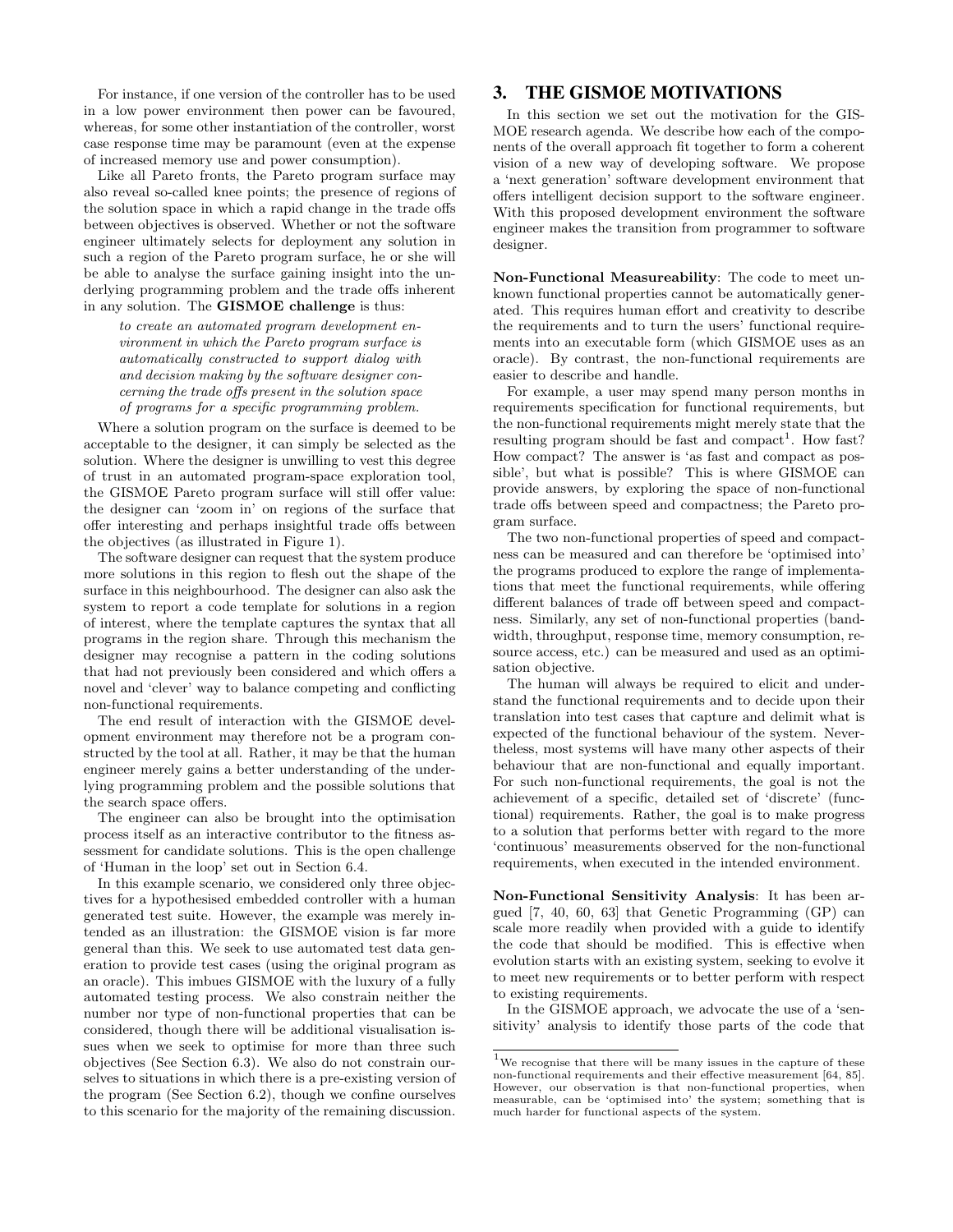are sensitive to each of the non-functional requirements. By 'sensitivity' we mean the degree to which the observed measurements of a non-functional property are affected by changes to an element of the program. That is, those elements for which changes lead to larger effects are considered to be more sensitive.

This analysis is independent of the assessment of the functional properties of the system. For example, we can identify which code elements most affect speed of execution without considering whether changing any such element will affect the functional computation performed; it surely will, but that is not the point of the sensitivity analysis.

In this way, the sensitivity analysis can produce an ordering of program elements according to the degree to which they are observed (through the sensitivity experiments) to affect the non-functional property of interest. We shall construct one such ordering for each non-functional property. The ordering can be used to inform the selection of code elements to evolve by the GISMOE GP engine.

Advances in Automated Test Data Generation: Recent advances in automated software test data generation [6, 10, 29, 34, 44, 47, 56, 81] mean that it is possible to generate a large number of test inputs that achieve coverage of structural features of code. While the problem of test data generation for structural coverage is yet to be fully solved [57], recent advances in Search Based Software Testing (SBST) [6, 29, 44, 47] and Dynamic Symbolic Execution (DSE) [34, 81] and their combination [10, 56] have led to publicly available systems that can generate reasonable quality coverage-based test suites.

In particular, SBST allows us to target specific test objectives as fitness functions, thereby generating suitable test inputs. SBST can provide the GISMOE approach with inputs for functional testing by targeting coverage of the initial version of the program to be developed. However, SBST can also target non-functional properties [3], thereby providing a way to improve the targeting of testing towards the specific non-functional properties of interest.

Since test data generation and the evolutionary search for new implementations are both population-based optimisation processes we can develop a co-evolutionary approach to GISMOE. In the co-evolutionary GISMOE model, the test cases (both functional and non-functional) are evolved to try to find faults and worst case performance with the current best solutions on the Pareto program surface. At the same time, the programs on the Pareto program surface are evolved to try to minimise failing functional tests, while maximising achievement of the non-functional objectives

Plastic Surgery: Previous work on genetic programming for bug fixing [63] has used a technique sometimes referred to as 'plastic surgery' [40], in which seeds to the genetic programming systems are provided by locating fragments of related code elsewhere in the system under evolution. This fixes faults in much the same way that a plastic surgeon heals wounds using skin grafts from unaffected areas of the body.

We propose to extend this code-search from the program under evolution to all programs that can be found by searching local repositories or the internet. There are large corpuses of available code from which the GISMOE system can seek code. We envisage a situation in which the tool automatically 'scavenges' for fragments of code in source code repositories, choosing fragments that appear promising.

It remains an interesting topic for future work to adapt techniques for syntactic and semantic similarity measurement to guide such a scavenging process. There is much work on code search and analysis [21, 73] from which we might draw inspiration. This scavenging approach may also raise issues concerning code provenance, which is known to be an issue with conventionally constructed code [54]. However, there is no reason why provenance tracking cannot be built into the GISMOE system: at least it will be more thorough and complete than the records typically maintained by human programmers concerning code provenance.

Existing Oracles: The code evolved using traditional GP is only ever as good as the test cases used to define the fitness function that guides the evolution. This raises the question of how the engineer can be expected to provide a high quality test suite, against which the evolution can be evaluated and guided by the fitness function. SBST can be used to generate test inputs, but a test suite is made up of test cases, each of which is a pair containing the test input and its corresponding expected output.

Constructing good quality test cases represents a significant problem in its own right. It involves knowing what the expected output should be for any given input; the so–called oracle problem [13, 89]. In traditional software development of a new system there is no oracle. Fortunately, however, there exists a wealth of well–tested code that could be used as a specification of the functional properties of a desired system.

Each such program  $p$  may satisfy the functional objectives, though it may not satisfy the multiple emerging additional properties, many of which have a non–functional character. We can therefore use automated test data generation to create a large pool of inputs for which the programming problem is well-covered structurally and from which the corresponding output can be obtained simply by running p.

We can use the original program as the oracle, thereby producing as many test cases as are needed in order to satisfy 'correctness up to a certain level of testing'. As part of this overall research agenda, one might also explore the extent to which it is possible to use other techniques to ensure that the evolved code is faithful to the original, such as model checking and assertion checking.

Observe that this approach is at least as stringent as the test–based assurances offered by most existing, entirely human–based industrial development processes. This leaves open the question: 'but will the software developer accept evolved code?'; maybe the evolved code will not be as easy to understand as that generated by humans<sup>2</sup>? This is the question to which we now turn.

Human In the Loop: Even with automated documentation of the generated code, coupled with extensive and thorough testing, the software engineer may be reluctant to leave the code development entirely to an automated GIS-MOE tool. This is not unreasonable.

<sup>2</sup>This may not be the barrier one might suppose: recent work on automated documentation of evolved code suggests that evolved code can be documented to the point at which it becomes competitive, even for human understandability, when compared to human constructed patches [31].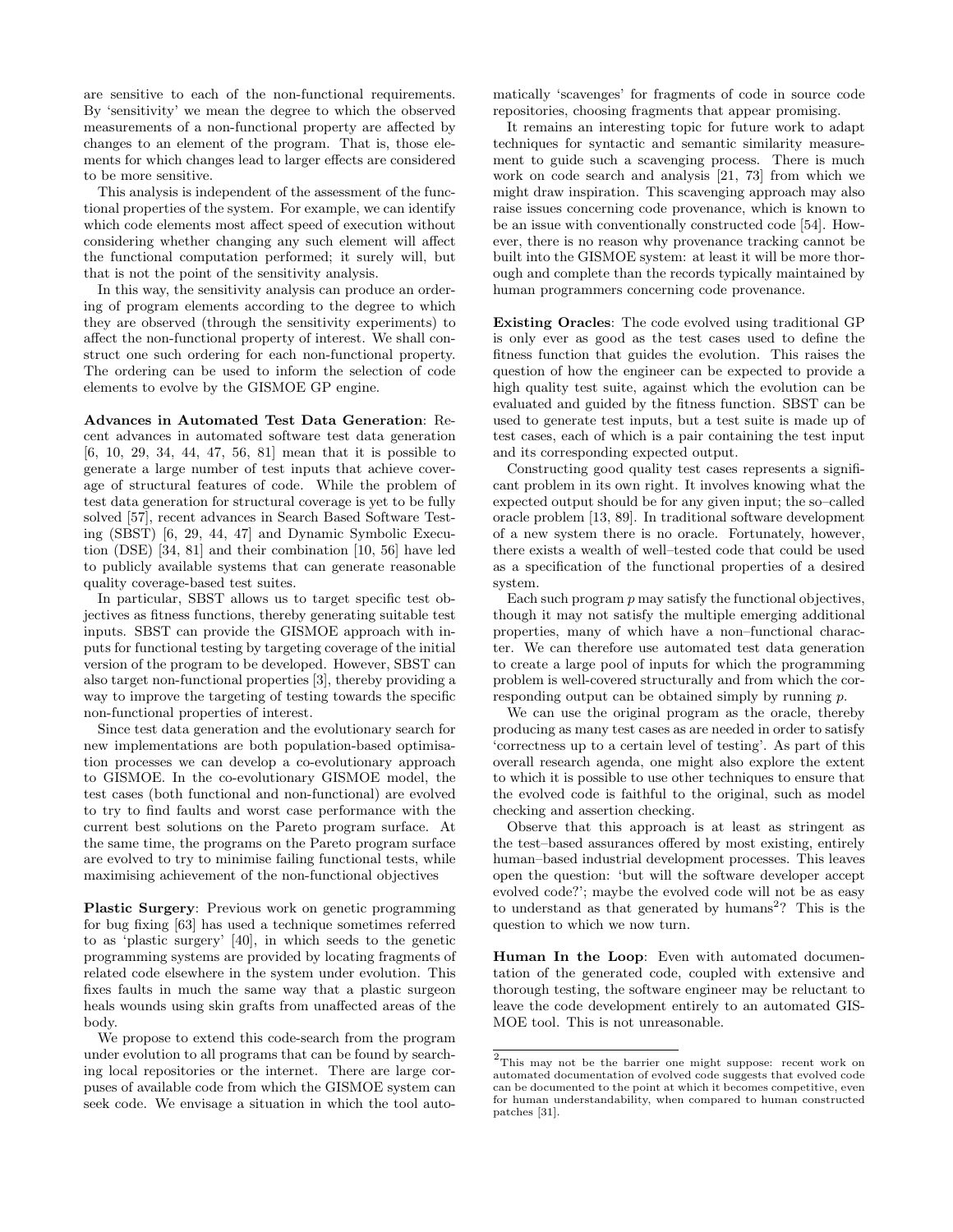While we may do all we can to capture all of the functional and non-functional requirements the human has in mind, the engineer is unlikely to be able to precisely specify all of the ways in which they would seek to constrain the evolution; they may not even be aware of their implicit coding style requirements nor their cognitive needs.

Human programmers are notoriously resistant to the task of reading other humans' code. Such code is foreign and treated with skepticism and mistrust. Will they not treat GISMOE generated code with at least this degree of hostility? Such code may not only seem foreign, it may even be regarded as downright alien.

This is why we propose a 'human in the loop' approach to GISMOE. There is a wealth of research on interactive evolution [32] (and its application to SBSE [38, 41, 83]) from which we can draw inspiration. If the human forms part of the fitness computation for (samples of) the GISMOE candidate solutions, this will ensure that human judgements can be incorporated into the solutions proposed on the Pareto program surface. Human judgement may also be essential for some of the non-functional properties (such as code readability and maintainability). Nevertheless, the development of this 'human in the loop GISMOE' remains an open problem (discussed in more detail in Section 6.4).

Even with the human in the loop and with extensive testing prior to deployment, the software engineer may remain nervous. Early adopters of GISMOE prototypes will surely want some assurance that the GP-evolved solutions they select from the Pareto program surface will not cause embarrassment; no one ever got fired for using human programmers. Fortunately, the GISMOE approach has a built-in 'try before you buy' option:

Try Before You Buy: A human developer may naturally feel more comfortable managing their own code than any code created using an evolutionary algorithm. Fortunately, when the developer is unsure of the evolved code there is a simple solution. That is, if the developer is unsure of the evolved code then there can be a trial period during which both the evolved code unit and the original are run in parallel.

In this way, the developer is never required to allow the evolved code to take over until sufficient confidence and trust is attained. Furthermore, any deviance during this trial period can simply serve as a stimulus for further evolution and perfection of the evolved code.

Since the entire process can be automated, the human need never devote precious time to consideration of any of the evolved code unless and until sufficient benefit has accrued. The benefits of using the evolved code can be automatically assessed as the evolution progresses through the repeated computation of fitness. Therefore, the software designer can set a threshold above which the solutions found become interesting, and simply continue to use the 'dual code' version until such a threshold is reached.

Insight: The GISMOE approach does not require the software designer to accept any of the evolved solutions in order to be useful. The software designer can also use GISMOE to explore the multi-objective candidate solution space, gaining insight into what can be achieved by balancing several competing constraints. In this way the technique can be thought of as a source of stimuli for 'eureka moments'.

It may be that GISMOE has found an unexpected innovation that can effect a dramatic improvement in the trade off between objectives. Such behaviour is very common for evolutionary algorithms, because they simply optimise for the objectives they have, unconstrained by assumptions and biases that may lead a human towards certain solutions.

The software designer can identify particularly interesting programs on the Pareto program surface. The GP engine can then generate many new programs close to the ones the designer prefers and can pool these to automatically identify those aspects that the programs share. The common code in all such solutions may be relatively small and thereby reveal the insightful 'coding trick' used to achieve the interesting results observed. Even when the common code is large, it can be winnowed by further considering the results of the sensitivity analysis; code can be presented to the human in a prioritised order, depending on the effect it has on the non-functional properties of interest.

Component by Component: One does not need to attempt to evolve a whole system at once. Components of the system can be identified and re-evolved one at a time. Using sensitivity analysis at a coarse level of granularity, we can identify components that would most affect the nonfunctional properties of interest and focus on these first. In this way, we can gradually evolve the overall system, component-by-component, focussing first on replacing those components most critical to the non-functional properties of interest. Over time, the deployed system will gradually include more and more evolved code, though some original human code may always remain. This is another way in which GISMOE might achieve 'scalability by stealth'.

#### 4. PROPOSED GISMOE ARCHITECTURE

The proposed GISMOE architecture is depicted in Figure 2. Dotted lines indicate choices of components. Solid lines indicate data flows. The 'fixed software' is the code that is not changed by GP. The choice of platform and fixed software constitute the environment in which the nonfunctional properties are evaluated. Together, these nonfunctional evaluators constitute the collections of multiple objective fitness values for which GISMOE seeks Pareto optimal solutions (thereby creating the Pareto program surface).

The software developer can choose to combine arbitrary sets of non-functional-property fitness functions with different environments to make a harness that provides fitness data as an input to the GP engine and sensitivity analysis. Test cases can come from any test data generation technique, for which there are many options (already available) that can be used as a component to GISMOE.

Sensitivity information can be pre-computed before the GP improvement process commences. The sensitivity of the program to each non-functional property is computed using the non-functional evaluation harness. This process requires no knowledge of the functional test cases, since it seeks to identify those parts of the program that are non-functionally sensitive, irrespective of functional properties.

The result of the sensitivity analysis is a prioritised list of program elements for each non-functional property of interest. This is used by the GP engine to prioritise for evolution those parts of the program that are more sensitive to the non-functional property of interest.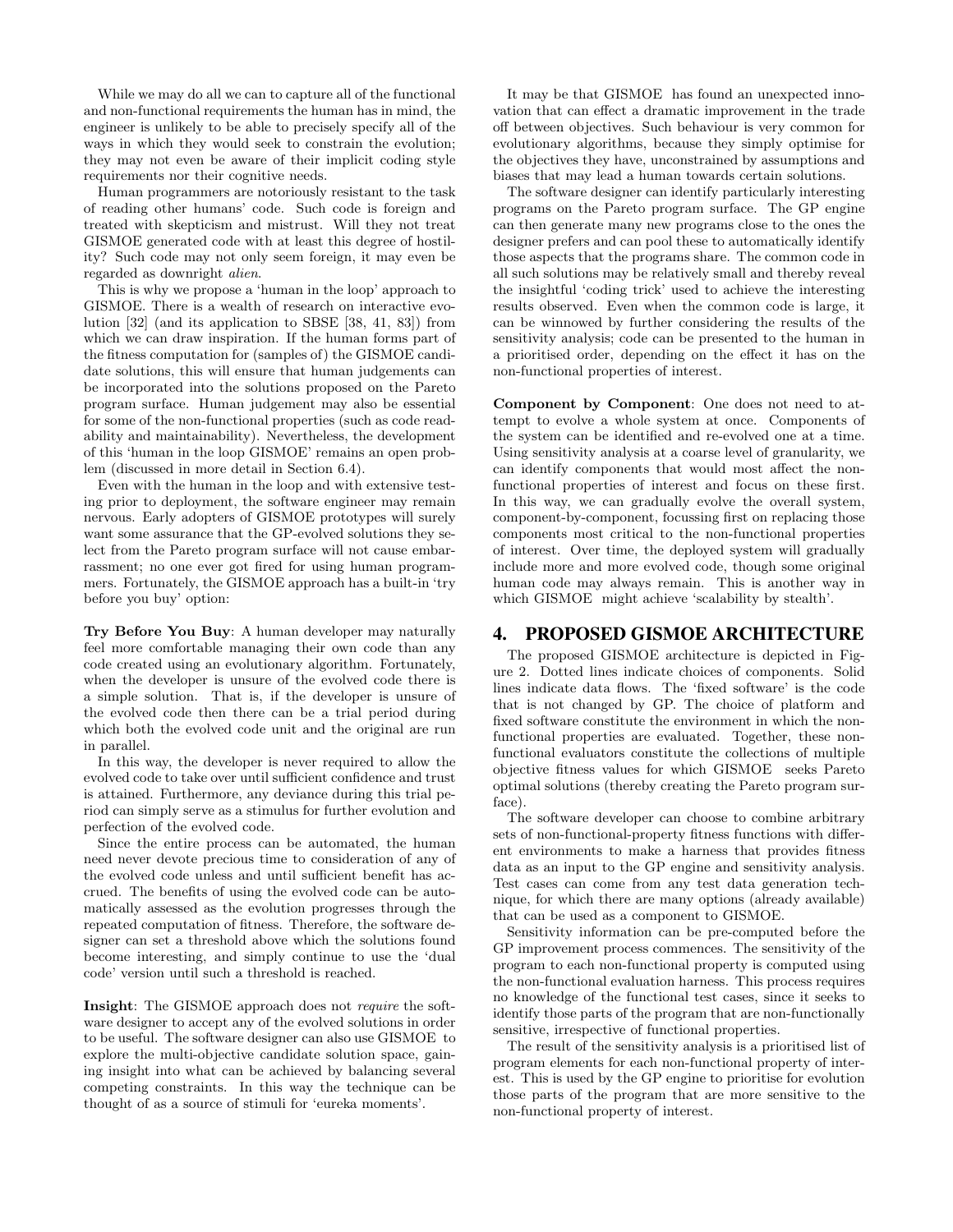

Figure 2: The GISMOE Architecture

If the program becomes very different to the original, then the sensitivity analysis may be recomputed. In the co-evolutionary GISMOE model, test case generation and GP evolution proceed in tandem.

The description of the functional properties comes from either an initial version of the program (code reuse) or from a newly written declarative specification of functional behaviour, which also serves as an initial version (albeit, one that will be constructed with no attempt to optimise for non-functional properties).

The definition of a suitable declarative language for expressing functional oracles to guide the GISMOE evolution, remains an open problem discussed in more detail in Section 6.2. This description of the functional properties (however obtained) is used to provide the oracle for testing, so that the test inputs from the tests input generation can be computed with expected outputs to form test cases.

The GP engine uses the test cases and the non-functional harness to compute its fitness. In the conformant version of GISMOE, the only solutions considered are those that pass all test cases (these programs are functionally conformant and the approach is conformant to the view that 'correctness is paramount').

# 4.1 The Heretical Version of GISMOE

In the heretical version of GISMOE, the human is permitted to see versions of the program that do not pass all test cases. In the heretical world view, functional correctness is merely another dimension on which to plot programs on the Pareto surface, thereby allowing the software designer to explore the ways in which the functional and non-functional properties might be traded off against each other.

Perhaps future generations of software engineers will wonder what all the fuss was about: why would our standpoint on functional correctness be considered so very heretical? How could functional correctness ever have trumped all other system properties?

Anyone who believes that functional correctness should be paramount (surpassing all non-functional properties in importance) should try to execute proven functionally correct software on a device with a flat battery. We may thus sum up our heresy more succinctly as follows:

Availability of sufficient resources for computation is the ultimate correctness concern.

Previous work has already been undertaken to demonstrate the feasibility of optimising programs for a combination of functional and non-functional properties, in which the functional properties of the system are traded for improvements in power consumption [92] and speed [82].

However, this work was, arguably, not heretical because the functional properties in question were based on continuous quality assessments that can be degraded gracefully (randomness [92] and graphical smoothness [82]). If a human cannot perceive the difference between the quality of each solution, then there may be no 'down side' to the trading off functional properties such as these, against improvements in performance.

The heresy proposed by the 'heretical' version of GIS-MOE is that one might even countenance the loss of correctness where it is painfully noticeable, in order to achieve better performance for a non-functional objective. Perhaps, in some circumstances, even a program that fails to meet all of the functional test cases (spectacularly crashing without warning) may be acceptable (even desirable) should it perform quickly and with minimal heat dissipation. That is, a user may prefer this 'crasher' to a correct program that never crashes but which is slow and consumes more power.

For example, suppose one is running a cloud data centre in which a crashed computation can be re-started efficiently and effectively and without loss of data. A faster, lower power consumption, version of the computation that crashes a little more often may be attractive and cost-effective in this situation.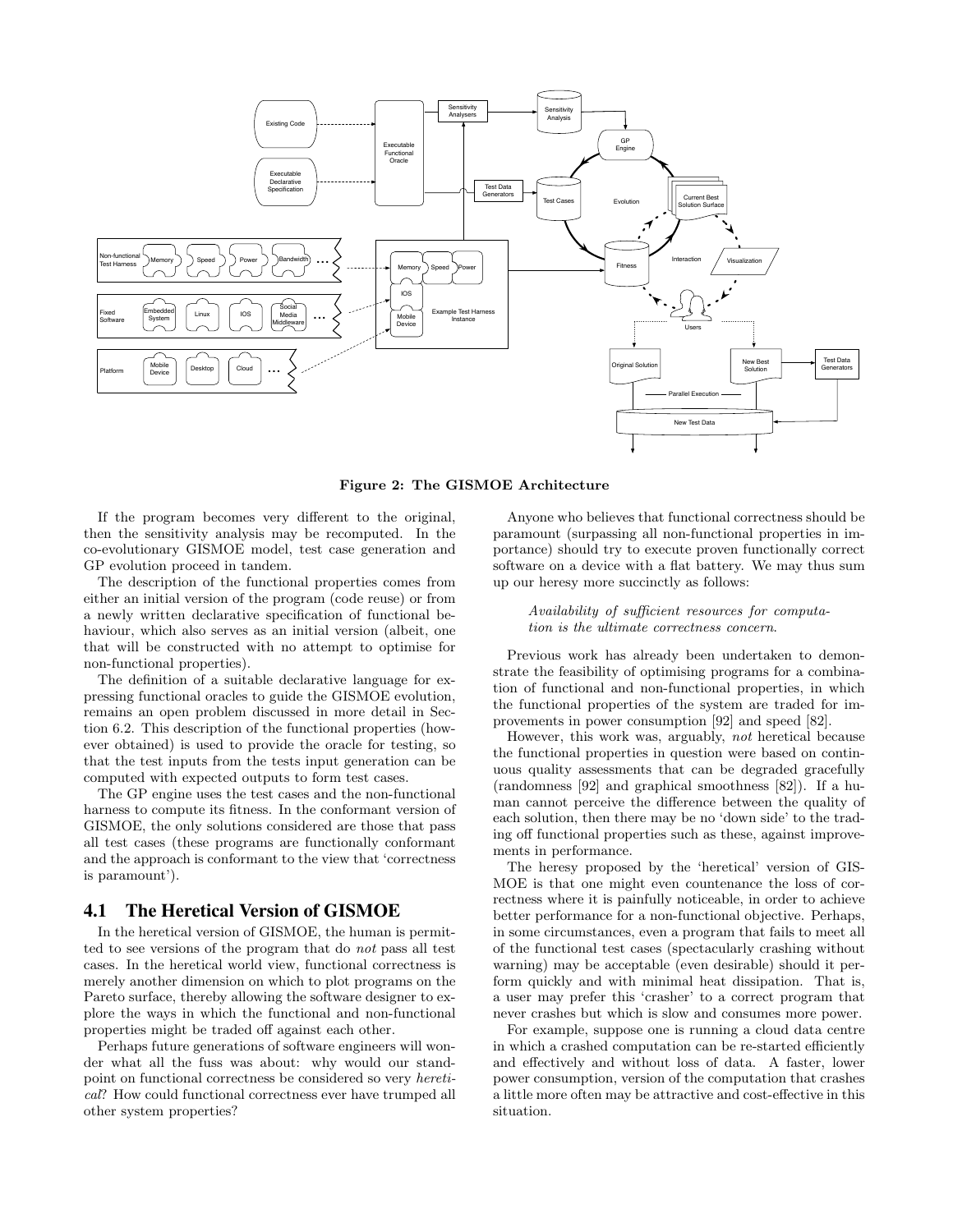Similarly, on a long haul flight from London to New York, a hot laptop that runs out of battery half way through the flight is less usable than one that remains cool and lasts the entire flight. Of course, though one might want heretical GISMOE software running on one's personal computing devices during the flight, one is unlikely to want it controlling the aircraft itself.

# 4.2 Dynamic Adaptive Search Based Software Engineering

In the bottom right-hand corner of Figure 2 we see the deployment model we envisage for GISMOE's software products. The original and the evolved version selected by the software designer for a chosen environment are executed (for a trial period) 'in parallel' within the selected deployment environment. Testing can thus continue once the code is deployed, using user sessions with the system as a source of test cases.

This is the 'Try Before You Buy' model of adoption that we described in Section 3. Different versions of the system will be deployed in different environments, using the original program as a continuing oracle. The user need not accept an evolved alternative unless and until they are satisfied with the performance and behaviour of the system in its intended environment.

In some situations, where spare power is available, we can also perform further testing, in-situ, using a test data generator. In this way, we can deploy a self-testing version of the evolved software, together with its test harness and test generator.

Of course this will increase deployed code size and so it may not be appropriate for some systems, where compact code was an important non-functional requirement. In such situations a client-server approach may allow the deployed code to retain communication with a server that continues to monitor performance. This would be possible in circumstances where spare communication bandwidth is available.

Suppose that we could embed into the deployed software the entire GISMOE system or to run a monitoring service using some form of client-server approach. If we could find a way to continue to operate the entire GISMOE engine and its supporting systems (measurement and analysis of non-functional sensitivity and the oracle) together with the deployed software system, then we would have found a way to achieve Dynamic Adaptive Search Based Software Engineering [43].

Dynamic adaptivity is also the goal of the 'Dynamic Adaptive Automated Software Engineering' (DAASE) project. This is a large UK Engineering and Physical Sciences (EP-SRC) 'programme grant' with a programme of work on dynamic adaptivity running from 2012 to 2018. More details about the project and opportunities for (part-funded) collaboration with the DAASE programme can be found in the ESEM 2012 keynote paper [43].

It may not prove possible to embed into deployed software the entire GISMOE system. We may need to tailor the system to achieve this or to find smart ways to continue an on-going evolutionary improvement process once the GISMOE-evolved software is deployed. Nevertheless, we hope that parts of the approach can be 'compiled into' the deployed code so that the code can adapt to changes in environment that affect non-functional performance.

# 5. WHY GISMOE IS FEASIBLE

Recent advances in Genetic Programming have indicated that it is able to balance many different competing and potentially conflicting objectives in other engineering paradigms and to scale the applications of GP from small code fragments to the evolution and re-evolution of components of larger systems.

It is increasingly recognised that optimisation in general (and computational search in particular) also has the potential to meet Software Engineering objectives, through the recent rapid growth in work on Search Based Software Engineering [37]. In this section we summarise some of the recent work that, we believe, provides evidence that the GIS-MOE vision is feasible.

Bug Fixing: Genetic Programming is evolving. Work on GP for automated bug fixing [8] has rapidly developed, with results that demonstrate that it is already possible to find and fix non-trivial bugs [36, 63, 88], generating patches that are reasonably human-readable [31].

For the GISMOE agenda, the important observation from this work is:

The original program serves as an ideal oracle for the re-evolution of fragments of new code.

In work on patching, the amount of code generated by GISMOE is very small, but the larger size of the program to which the patches have been applied is encouraging. The work shows the value of seeding the search with fragments of existing code and pinpointing the areas of the existing program that need to be targeted for evolution.

Migration: Recent work on code migration using a subset of the GISMOE approach [60] has demonstrated that nontrivial, real world programs (in this case the UNIX utility gzip) can be re-evolved, by focusing on the component that plays a primary role in the computation. The GP engine was able to port this kernel component of gzip to an entirely new platform (from desktop to graphics processing card).

The GP engine had available only fragments of CUDA code that were entirely unrelated to compression and the gzip original. The original served as the oracle for testing purposes, yet the evolved version was found to be functionally correct (as evaluated by extensive regression testing and detailed human examination of the resulting code). These results are encouraging because they involve the evolutionary generation of larger fragments of code than patches and also migration to unfamiliar and unseen platforms and operating environments. The primary observation of interest for the GISMOE agenda arising from this work is:

Code can be re-evolved from one environment to an entirely new environment and programming language.

However, many more problems remain to be fully solved: the test suites were the result of unautomated human ingenuity, as was the kernel component identification process. We hope that future work on the GISMOE agenda will incorporate state-of-the art test data generation techniques and advances in non-functional sensitivity analysis on which we are presently working.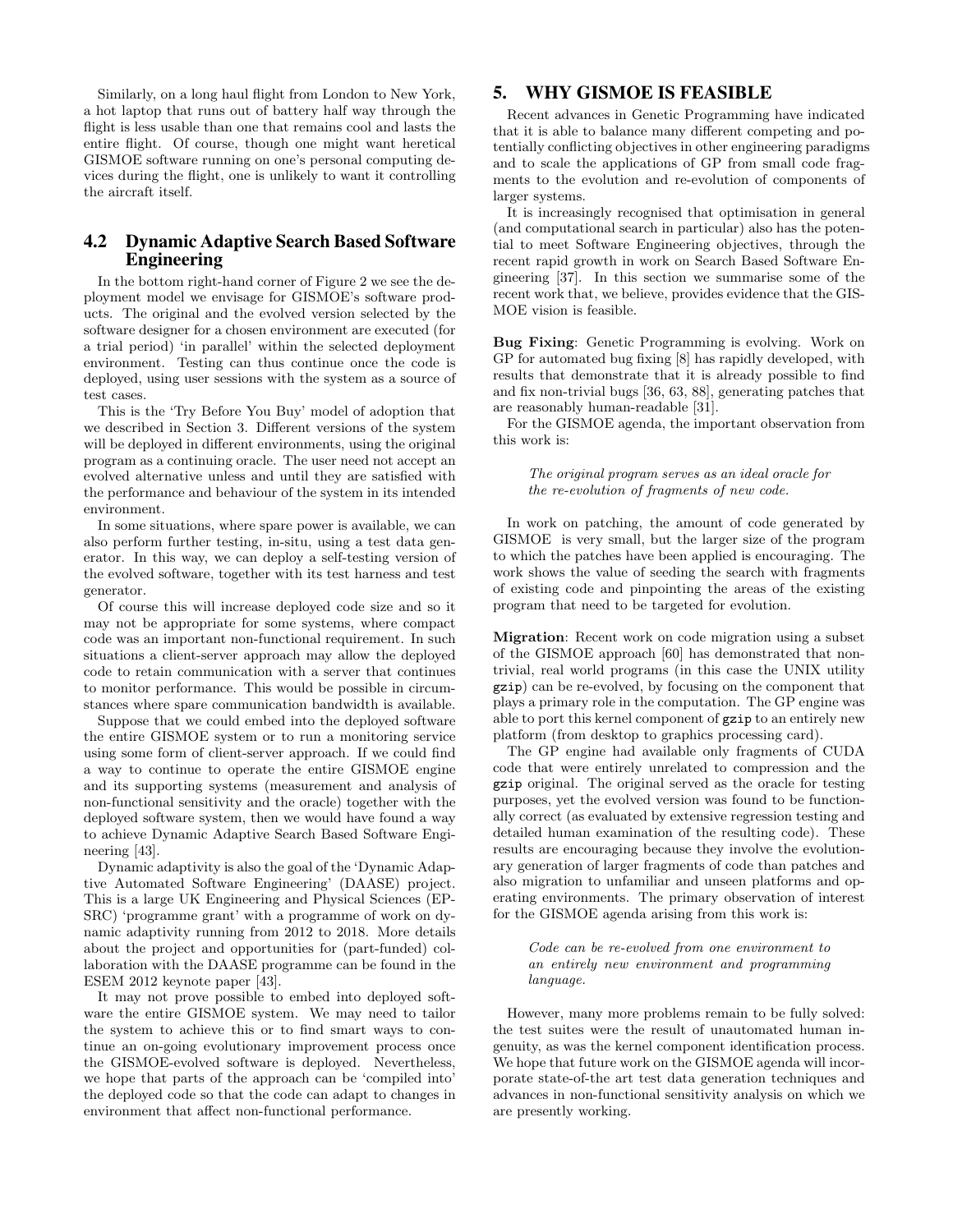```
device __ int kernel978(const uch *g_idata, const int strstart1, const int
strstart2)
int thid = 0:
int pout = 0;
int pin = 0;
int offset = 0:
int num_elements = 258;
for (offset = 1; G_idata( strstart1+ pin) == G_idata( strstart2+
pin) : offset ++)
                                                 default
if(!ok()) break;
thid = G_idata( strstart2+ thid);
                                                 fixed by template
 pin = offset;evolved
₹
return pin;
                                                 evolved but no impact
```
Figure 3: A fragment of evolved gzip code[60].

Trading Functional & Non-Functional Requirements: Previous work on searching for alternative balances between functional and non-functional requirements has also been promising. White et al. [92] evolved different versions of a pseudo random number generator with a range of powerconsumption characteristics. The important observation of this work for GISMOE is that

Functional properties are 'just another optimisation objective', like non-functional properties.

This previous work was not an instance of 'heretical GIS-MOE' because the non-functional property in question was the degree to which the outcome of random number generation could be said to be 'random'. Figure 4 shows the results. In this case the resulting set of programs trade-off pseudo random number quality (as measured by the Strict Avalanche Criterion) against the likely power consumption of the implementation (as estimated by the Sim-Wattch simulator). The figure shows the results of the generation of programs for pseudo random number generation, tested on 4,096 test cases for power consumption and randomness.

The results yield a two dimensional Pareto surface (a 'Pareto front') with knee points. The lower on the vertical axis a program is plotted, the more 'random' are the numbers it generates. The further to the right are the programs on the horizontal axis, the more power is consumed when the program executes. The knee points indicate that there are regions of the Pareto program front for which a considerable increase in randomness can be achieved with a modest increase in power. It also reveals other regions where much more power is required for a relatively small improvement in randomness.

Compatible Crossover: Recent experimental results from the FINCH project [71] demonstrated that the use of a 'compatible crossover' could dramatically increase the effectiveness of GP when evolving novel implementations of Java bytecode. The use of smarter typed and context-respecting genetic operators such as this may improve the applicability of code scavenging approaches, such as the 'plastic surgery scavenging' that we propose in this paper. The lesson we learn from this work for GISMOE is that

Type awareness reduces the search space and makes genetic operators more effective.



Figure 4: Functionality (vertical axis) vs. power consumption (horizontal axis) [90].

Software Uniqueness: Recent empirical analysis of a large (420 million lines of code) corpus of code by Gabel and Su [33] reveal that code may not be as unique as one might suppose. The code produced by human programmers does not even begin to explore the conceptually infinite (and practically enormous) space of possible programs expressible in a language. Source code is far more constrained and less varied than natural language [51]. For the GISMOE agenda the important finding is that

The space of candidate programs is far smaller than we might suppose.

This observation means that the search space for candidate solutions to programming problems may turn out to be far less challenging than previously thought. Furthermore, the existence of such large (half billion LoC) repositories of available code, in which one has to write approximately 6 statements before one is writing unique code (up to consistent identifier replacement) [33], provides a ready source of seed material for GISMOE's 'plastic surgery' (See Section 3).

Dynamically Discovering Static Truths: Work by Ernst et al. [22, 23] has demonstrated that likely program invariants can be inferred from test cases for programs. Though there remain challenges in finding useful, insightful and compact sets of invariants using this approach to dynamic assertion discovery, the fundamental observation that underpins this work has profound implications for software engineering (and our GISMOE agenda):

A small amount of dynamic information is sufficient to approximate (and sometimes precisely capture) static information.

It is upon this observation of the surprising power of testing that we rest our claim that testing may prove to provide a sufficing guide to the GP engine with respect to functional properties, and ultimately, the correctness of the code evolved by GISMOE.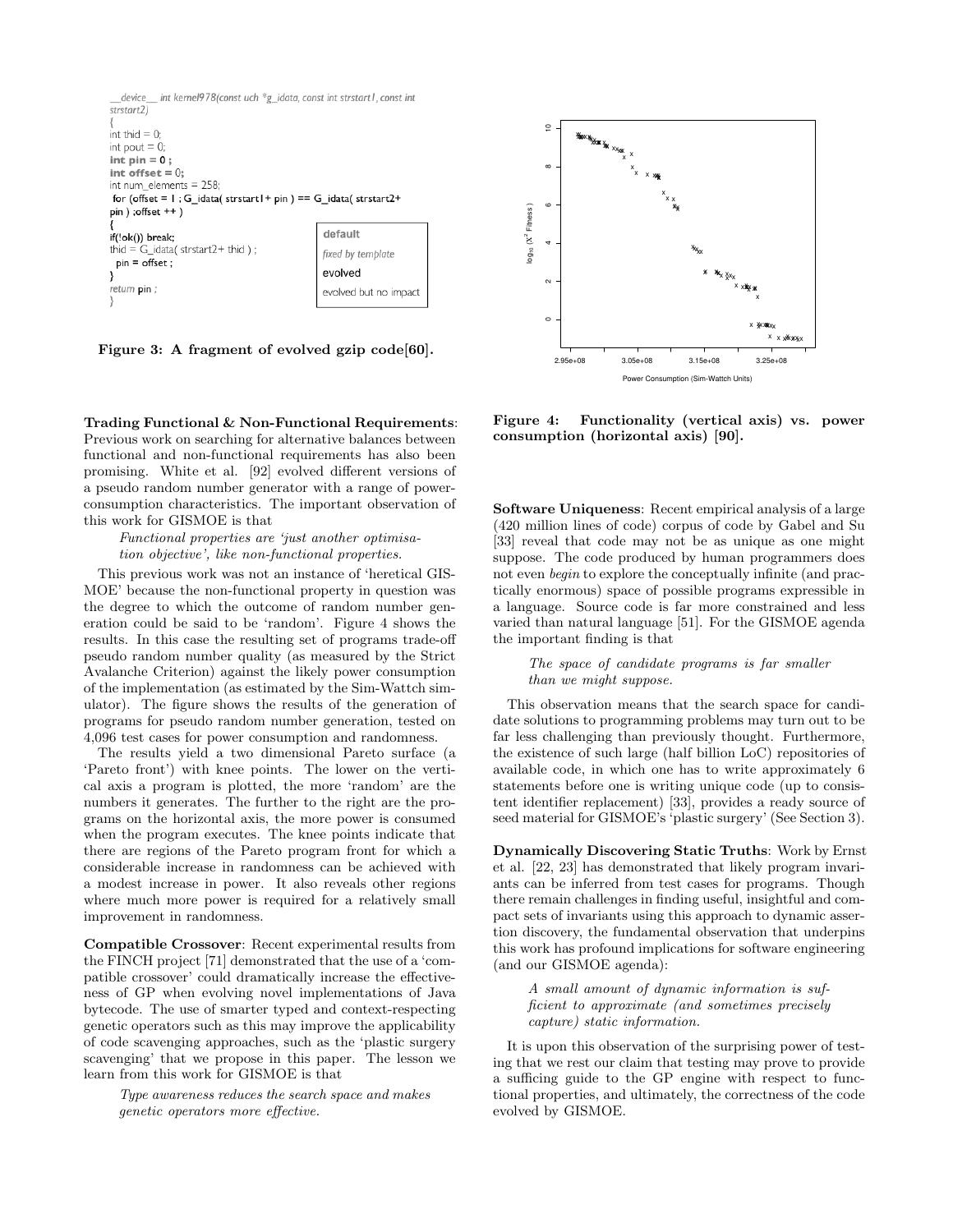#### Multiplicity, Product Lines & N-Versions:

There has been much recent interest in the concept of 'multiplicity computing' [16], in which many versions of a system are deployed. By engineering diversity into different versions of a system we may generate solutions that can defeat some kinds of malware attack [78]. Multiplicity has also been advocated as a means of achieving resilience in the presence of change [16]. Techniques developed for multiplicity computing can also be incorporated into a GISMOE approach: they may provide alternatives to GP as a means of searching the space of candidate solutions.

Diversity and dynamic adaptivity [43] can also be sources of resilience (against change and attack). GISMOE may have a contribution to make to this agenda. That is, by generating a range of solutions, we are automatically working within a 'multiplicity computing' paradigm. We can make implementation diversity one of the non-functional properties for which we optimise, thereby creating a diverse pareto surface of solutions. All those found within acceptable tolerance can be deployed simultaneously, leading to a GISMOEinspired approach to diversity and multiplicity.

Pioneering early work by Feldt on the problem of using GP to generate multiple instances of a solution demonstrated that GP could be used to generate an automated form of Nversion computing [25]. The use of GP in this work overcame the principle obstacle to wider use of N-version computing, by dramatically reducing the cost involved in hiring multiple development teams. GISMOE seeks to take this further: In the case of the Pareto program surface,  $N$  can be very large, while the incorporation of different non-functional properties allows the spread of solutions to address multiple conflicting and competing objectives.

There is also increasing interest in software engineering for Software Product Lines (SPLs) [18, 35] for which there are many variants of the systems under development for different platforms and instantiations. The design and management of SPLs is increasingly common in software for consumer products such as automotive and white goods, where all products in a product family share a common core set of program features, but for which each member of the family may exist on a different branch of the product tree. Each branch selects or de-selects features, leading to different implementations at the leaves.

SPLs are also increasingly common because many applications run on multiple platforms. Managing and controlling the plethora of different versions of a system is a challenge. The GISMOE approach may also offer solutions to some of the issues raised by SPLs. For example, using GISMOE, we can create new branches automatically: the GP engine will evolve the new versions of the product family from existing members of the family. We may also be able to merge versions when the product family becomes large or unwieldy.

# 6. OPEN CHALLENGES

This paper sets out our vision for the GISMOE approach, but there remain several challenges to be overcome in order to see this vision realised. We hope that this paper illustrates the value of the GISMOE research agenda and goes some way towards decomposing the overall grand challenge into more manageable components. Many of these components are current topics for the SBSE, GP, optimisation, and testing communities.

In this section we summarise some of the open challenges for the realisation of the GISMOE grand challenge, highlighting areas of current work that offer promising sources of potential solutions.

#### 6.1 Measuring Non-Functional Properties as Fitness Functions

We have rather glibly dismissed the engineering problems involved in accurately, efficiently and effectively measuring non-functional properties of software in its intended deployment environment. However, many challenges and open problems reside within this part of the GISMOE research agenda.

Some non-functional properties are notoriously hard to measure using current techniques, such as power consumption and heat dissipation. In order to optimise for any of these properties we must be able to measure them. Measurements must be sufficiently precise to inform the sensitivity analysis and the GP evolution engine. These challenges must be addressed, not only because they are a requirement of the GISMOE agenda, but because without effective measurement, these properties cannot be controlled by any approach. Indeed, it has long been a rallying cry of the software metrics community (paraphrasing Kelvin [55]) that

#### You cannot control what you cannot measure.

This observation is no less true of non-functional properties than it is of any other aspects of the software development process and its products; if a non-functional property is important and we seek to improve performance with respect to this property, we cannot hope to find any engineering solution, should we find ourselves unable to even measure the property of interest.

#### 6.2 Using Declarative Languages to Describe Functional Properties

It was the founding principle of functional programming [27] that one should design programs in a declarative style, concentrating on the correctness of one's program, and leaving the efficiency of implementation to an automated 'improvement' system. This vision of 'correctness first; efficiency second' inspired much early work on automated program transformation systems [20, 72].

For these early pioneers of functional programming, the non-functional property of concern was execution time [20]. Systems were implemented in large stand alone mainframes, and there was little concern for other properties such as power consumption and heat dissipation, which were seen merely as the necessary evils of computation. In fact, the very foundations of algorithmic complexity are based on the belief that the primary computational resources of concern are time and space and all efforts at program improvement have, hitherto, tended to focus on these two aspects.

The GISMOE agenda shares the separation of concerns between functional and non-functional properties of a system. However, we widen the pool of non-functional properties to be considered and we propose the use of computational search (such as GP) to find the efficient solutions we seek, rather than the transformation of the original into a more efficient version (though search-based transformation might also be considered [24, 77] to be an alternative vehicle to achieve GISMOE).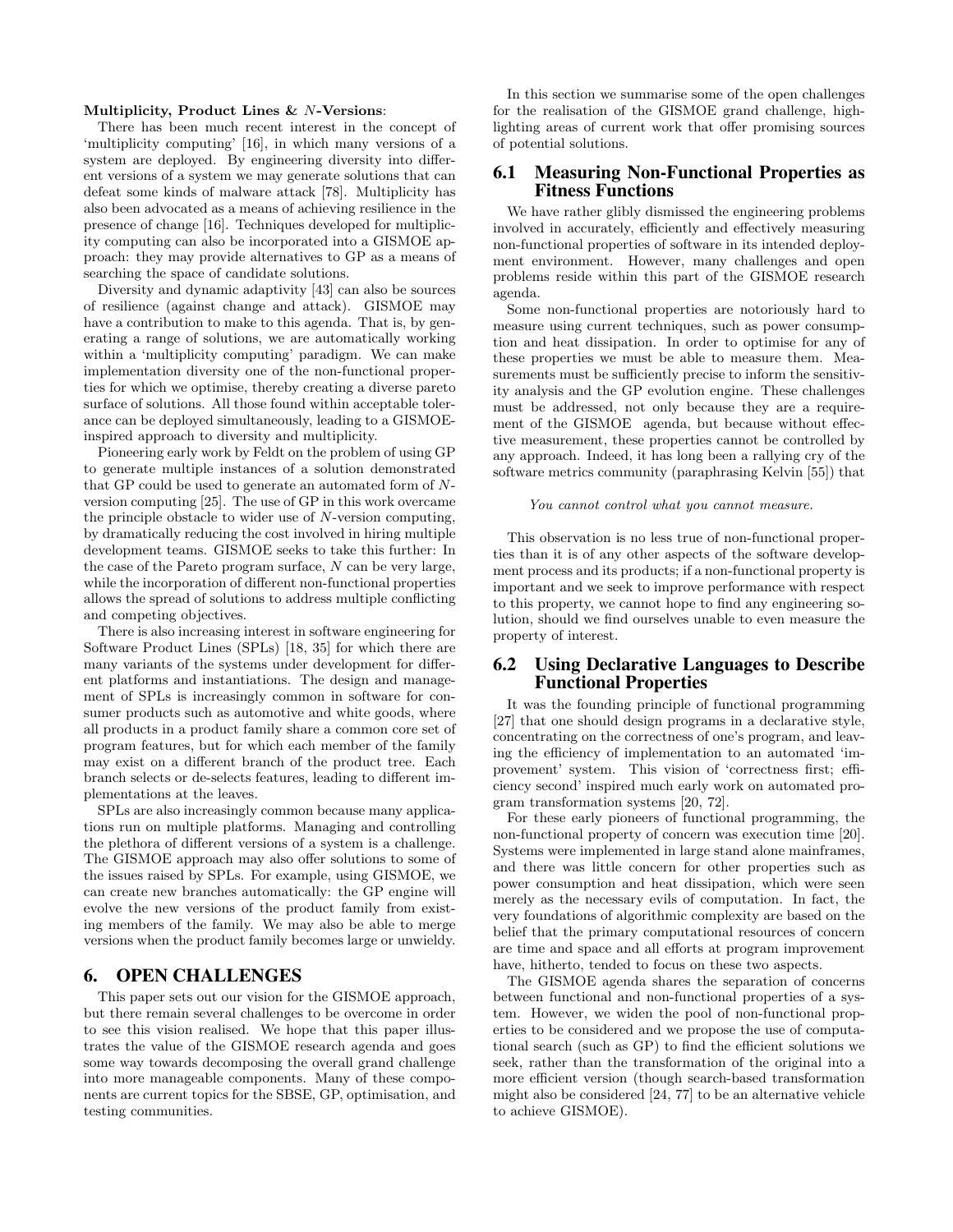

Figure 5: A more realistic Pareto program surface

For entirely new computational problems, where there is no existing code to be used as an oracle, the GISMOE approach will require a description of the functional properties of the system to be evolved on the Pareto program surface. In this situation, a declarative programming notation would seem to present the ideal programming language in which to express the oracle.

One simply wants the functional properties, without consideration of the non-functional properties, which will subsequently be 'optimised in'. This is precisely what functional programming was designed to achieve. Initial results indicate that GP-evolution of code in entirely different languages from those in which the oracle is written is possible [60]. Therefore, we can envisage the specification of functional properties in a functional language, and the evolution of instances on the Pareto program surface in any one of many more imperative languages.

#### 6.3 Visualisation of Complex Pareto surfaces

Another aspect of the GISMOE vision that has been rather glossed over in this paper is the visualisation of the Pareto program surface itself. Where there are only three objectives to be considered, we can suppose that these will be viewable on a three dimensional surface of solutions. However, where the software designer is interested in more than three properties, a higher dimensionality will be required, posing challenges for the visualisation of the Pareto program surface.

Even where the surface is to be rendered in only two or three dimensions, the presence of programs on the surface may be more sparse than we might like, making it hard to identify knee points and the overall shape of the surface itself. Rather than a nice, evenly spread and dense Pareto program surface like that idealised in the illustration in Figure 1, we might find ourselves attempting to visualise and explore a surface more like that depicted in Figure 5.

To address this, we might need interpolation of solutions between points to aid visualisation even where such points do not exist. We might also present non-pareto-optimal points, merely to fill in areas near the surface with candidate non-dominated solutions. Where the pareto program surface consists of more than three dimensions, we may use projection to visualise the trade offs between any three of these, with the engineer considering multiple views.

Other, more advanced visualisation techniques using graphics and virtual reality may also help in this GISMOE visualisation agenda. The problem of visualising multi dimensional space is one that finds application in many fields; GIS-MOE can exploit any such advances.

## 6.4 Human in the loop: Interactive Optimisation

We have proposed the use of a 'human in the loop' approach to incorporating aesthetic and other subjective judgements about software design, architecture and coding style into GISMOE. We have experimented with an interactive evolutionary pretty printer [38] to produce a tool that explores the software designer's preferences with respect to program layout [59]. However, this is very early work and does not address the complexities involved in bringing the human designer fully into the evaluation of fitness.

One of the primary challenges of all work on interactive evolution lies in the issue of fatigue; no human designer will want to look at many evolved solutions, though the system may generate billions. This requires smart selection and presentation techniques that can quickly and unobtrusively extract human assessments. One approach to this problem might be to use eye tracking systems to capture the human judgements about code without interfering with the engineers' reading and examination of the solutions offered.

#### 6.5 Test data generation

For each program generated we shall need to identify worst cases, which will involve test data generation for all properties (rather than merely relying on the test cases generated to cover the functional properties with which the process commences). This will pose a challenge for test data generation. We shall need fast construction of test cases for a rapidly changing suite of programs, all of which are related to one another, targeting the worst case for some nonfunctional property of interest.

Fortunately, search based test data generation can be targeted at non-functional properties (such as temporal properties [74]), and there is also much work on the problem of regression test optimisation [93]. For GISMOE, we shall need to develop techniques that can adapt and develop new test cases on-the-fly as the evolution process takes place. Promising approaches to this problem include co-evolution of test cases and code [1, 7] and test regeneration and augmentation [80, 94].

Our approach puts great stress on the importance of testing. Ultimately, if the GISMOE vision is achieved, then much of what we now regard as programming will be automated, with the result that human attention will move to the earlier stages of the software development process.

In a 'GISMOE software engineering world', the locus of human ingenuity will traverse the interface between requirements and testing. The designer will thereby concentrate on the assurance that software does what it is intended (functionally) and that it does so as best as possible and within acceptable tolerance (for non-functional properties), given the operational environment in which it is deployed.

We shall require better automated testing than we currently have available in order to achieve greater confidence in the code automatically produced by GISMOE. Fortunately, the presence of an automated oracle, will mean that test generation can be entirely automated.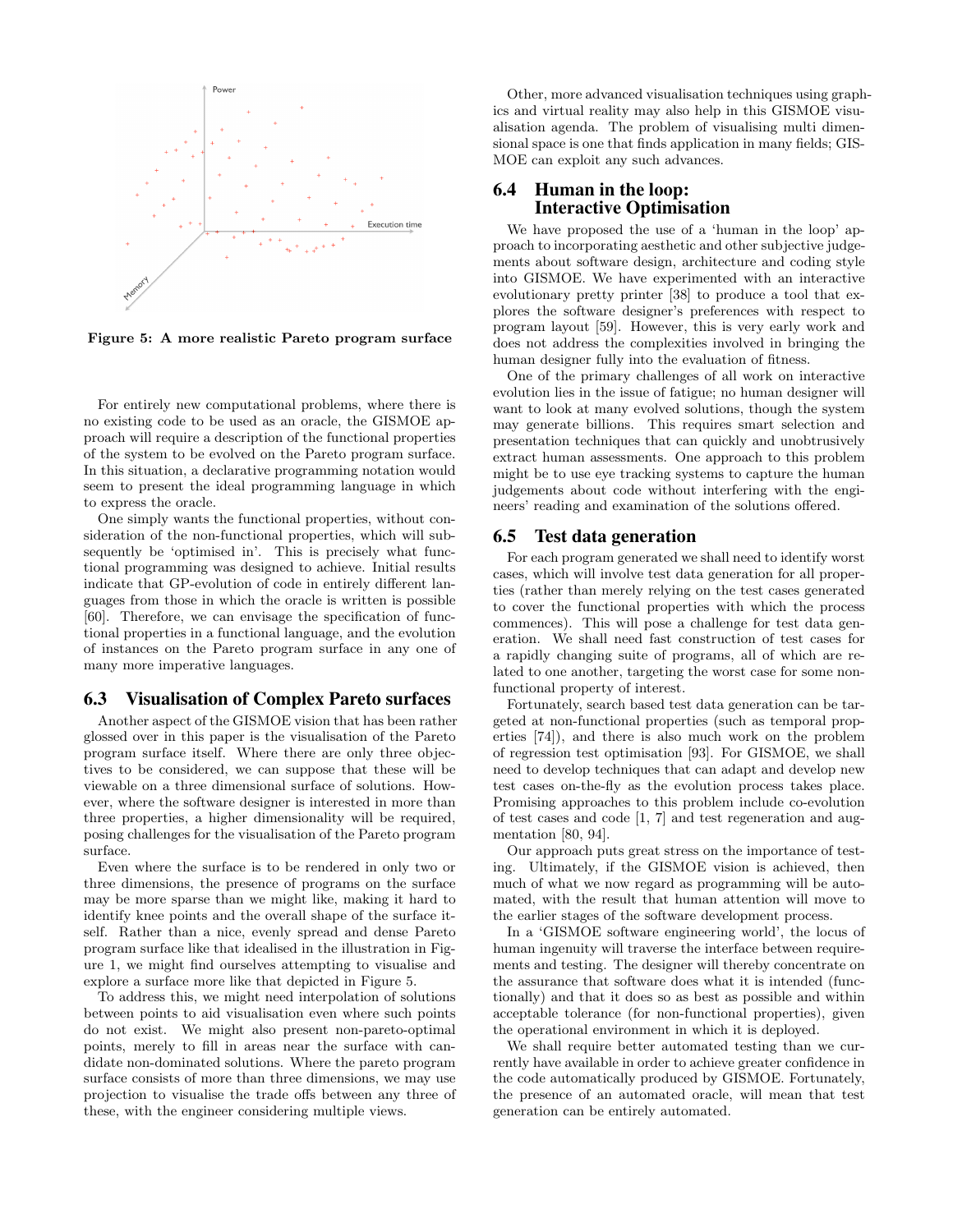Consequently, there will be orders of magnitude improvement in the testing resources available, at a fraction of the cost of current laborious manual test processes.

We shall also need a tighter coupling between the user requirements (their elicitation, negotiation and change) and the test process (the generation, selection and prioritisation of test cases). Work on the interactions between requirements and testing as the primary vehicle for describing and ensuring software usefulness is a long overdue (and hitherto under-explored) topic. There has been work on the development of approaches to optimise the requirements negotiation and elicitation process [28, 49, 79, 98] and to optimise the selection and prioritisation of testing [93]. We need an optimisation approach that seamlessly encompasses both requirements and test optimisation [43].

#### 6.6 Incorporating the Operational Profile

We have focussed on the non-functional aspects of the different environments into which we may deploy GISMOE programs. We might also consider the way in which some operating environments do not exercise the code on all possible inputs. In one environment the operational profile might be very different from another. For instance, two different users of a weather app on a smart phone might be concerned with different locations, seldom if ever considering location inputs outside a narrow range.

We can use profiling to exploit the operational profile of the environment in the evolutionary process [91]. Through profiling we can select or modify the test cases that are used to test both functional and non-functional aspects of the GPevolved code. In so-doing we shall be creating specialised programs that are optimised for their operating environment (an idea that resembles the early work on partial evaluation [12, 14] as a means of program specialisation).

# 7. RELATED WORK

The GISMOE approach set out in this paper draws heavily on previous Search Based Software Engineering (SBSE) work, particularly the work on test optimisation and genetic programming for software engineering. SBSE consists of the reformulation of software engineering problems to make them amenable to the application of computational search (as well as optimisation techniques more usually associated with Operations Research) [17, 45]. SBSE has grown rapidly in the past ten years [30], and has found many applications including Requirements [98]; Predictive Modelling [2, 41]; Non-Functional Properties [3]; Program Comprehension [38]; Design [76] and Testing [3, 5, 39, 65].

There has been industrial uptake of SBSE techniques at Berner and Mattner and Daimler [56, 87], Cisco [50], Ericsson [4, 97], Google [96] Microsoft [15, 58], Motorola [11] and NASA [19]. There are also a number of SBSE tools, many of which are publicly available, supporting SBSE applications right across the range of software engineering activities from release planning [69], through design [66] to testing [6, 29, 53, 56, 84] refactoring [67] and patching [63].

Surveys and tutorials on SBSE can be found elsewhere in the literature [2, 3, 37, 42, 46, 48, 65, 76]. The GISMOE approach essentially seeks to extend previous work on genetic programming for software engineering.

Decomposition has proved to be an important problem for work on GP [52, 86]. The GISMOE approach also seeks scalability through building block decomposition.

It uses building blocks at fine granularity (through plastic surgery) and also at the coarse granularity (through hybrid componentisation).

Various approaches have also been proposed to constrain the recomposition of GP fragments [9, 61, 70, 71, 68]. The GISMOE approach also seeks to constrain the way in which GP is applied to evolve new programs for non-functional properties through sensitivity analysis.

The GISMOE approach is also an inherently explorative and multi-objective GP approach. Feldt [26] was an early advocate of an explorative approach to GP. Although there has been some previous work on multi-objective GP ([61, 92]) most multi-objective optimisation research has concentrated upon other forms of evolutionary algorithm.

Scalability of GP approaches has also been addressed using novel parallel hardware platforms. For example, Poli [75] distributes the GP population across multiple computers (demes), while Langdon exploited the parallelism of GPGPU hardware [62]. Yoo et al. [95] were the first to use GPGPU for an SBSE problem, but their approach used a genetic algorithm, not genetic programming. The GISMOE approach may also benefit from parallel execution to help scale the multiple fitness and test evaluations required by the approach.

# 8. CONCLUSION

As non-functional requirements become ever more pressing, numerous and their interactions more complex, we simply cannot expect human ingenuity to cope; some form of automated exploration of programming space will be required. A step change in what we expect from a software development environment will be needed. The achievement of a development environment capable of producing a Pareto program surface addresses this problem. It is a grand challenge for the software engineering community.

We do not underestimate the magnitude of this challenge, but the potential benefits make it a worthy goal. When it is accomplished, it may radically transform our view of programming and, indeed, that entity we currently call 'a programmer'.

Before 1950 the word 'computer' was a term used to describe a human who performed repeated (often tedious and error-prone) computations by hand and brain. How strange and dated this interpretation of the word 'computer' now seems. How much has human development been accelerated by the advantages of automated computation? Speed, precision, reliability and scale have combined to change the way our world works.

Will future generations look back on our use of the term 'programmer' with the same, perhaps nostalgic, but undoubtedly deprecating and even condescending eyes? How quaint it will seem, in an age of automated programming, to think of 'programmers' as rows of humans, packed into feltcovered boxes, working on such tedious, repetitive and errorprone tasks. How costly, inefficient and wasteful of human ingenuity that we would task some of our smartest individuals with the construction of perhaps one or two programs on a Pareto surface, when an automated programmer can, with a fraction of the time and cost, produce a multitude of solutions all of which outperform the human-generated solutions.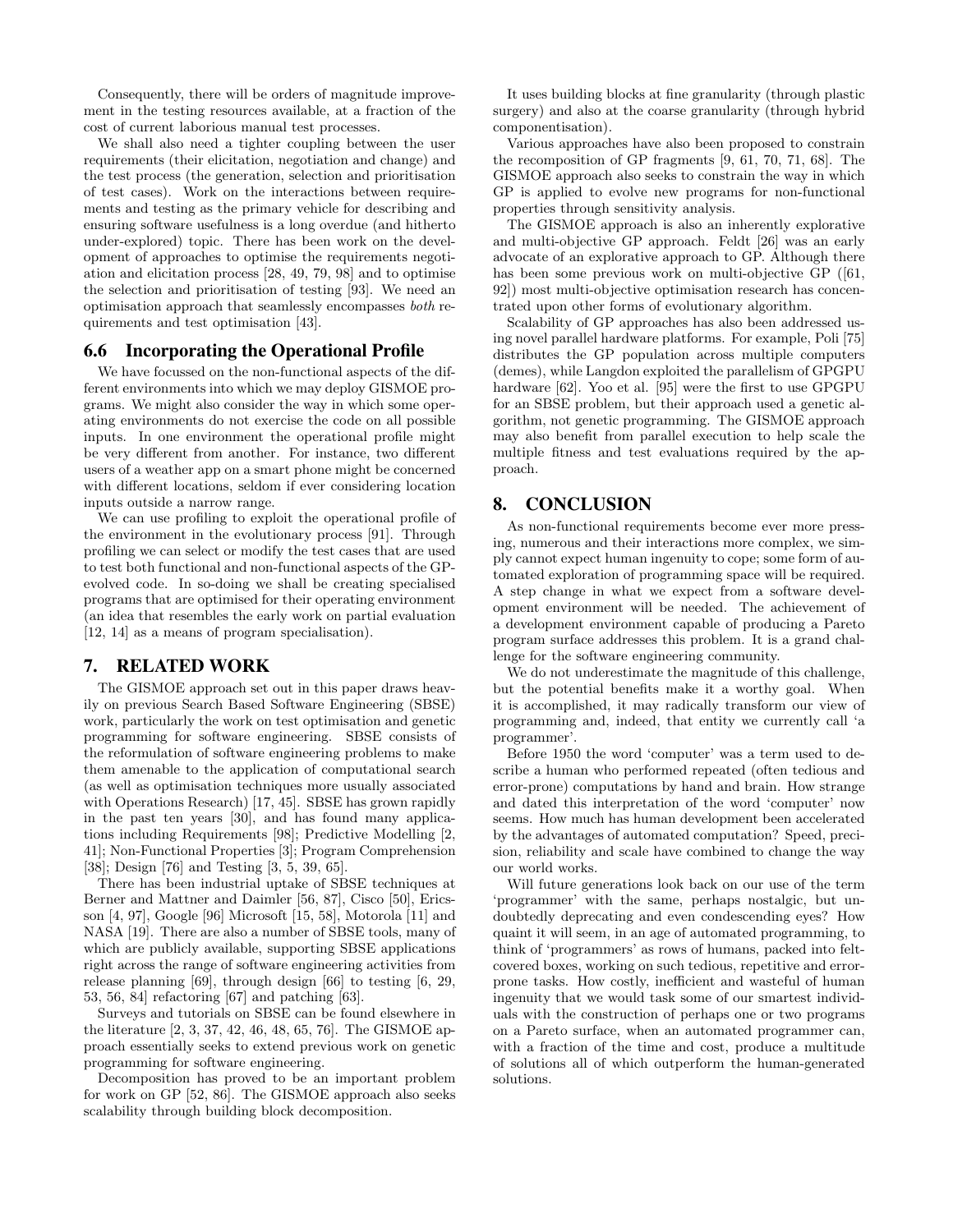Acknowledgements: Thanks to the many people whose ideas and conversations have influenced and inspired the GISMOE vision set out in this paper, including Enrique Alba, Peter Bentley, Lionel Briand, Cristian Cadar, Prem Devanbu, Robert Feldt, Stephanie Forrest, Carlo Ghezzi, Mike Holcombe, Kiran Lakhotia, Emmanuel Letier, Claire Le Goues, Phil McMinn, Tim Menzies, Peter Pietzuch, Riccardo Poli, Zhendong Su, Joe Sventek, Paolo Tonella, Shin Yoo, Wes Weimer, Alex Wolf, Andreas Zeller & Yuanyuan Zhang. Many apologies to any of those whom we neglected to mention.

# 9. REFERENCES

- [1] K. Adamopoulos, M. Harman, and R. M. Hierons. Mutation testing using genetic algorithms: A co-evolution approach. In Genetic and Evolutionary Computation Conference (GECCO 2004), LNCS 3103, pages 1338–1349, Seattle, Washington, USA, June 2004. Springer.
- [2] W. Afzal and R. Torkar. On the application of genetic programming for software engineering predictive modeling: A systematic review. Expert Systems Applications, 38(9):11984–11997, 2011.
- [3] W. Afzal, R. Torkar, and R. Feldt. A systematic review of search-based testing for non-functional system properties. Information and Software Technology, 51(6):957–976, 2009.
- [4] W. Afzal, R. Torkar, R. Feldt, and G. Wikstrand. Search-based prediction of fault-slip-through in large software projects. In Second International Symposium on Search Based Software Engineering (SSBSE 2010), pages 79–88, Benevento, Italy, 7-9 Sept. 2010.
- [5] S. Ali, L. C. Briand, H. Hemmati, and R. K. Panesar-Walawege. A systematic review of the application and empirical investigation of search-based test-case generation. IEEE Transactions on Software Engineering, pages 742–762, 2010.
- N. Alshahwan and M. Harman. Automated web application testing using search based software engineering. In  $26^{th}$ IEEE/ACM International Conference on Automated Software Engineering (ASE 2011), pages  $3 - 12$ , Lawrence, Kansas, USA, 6th - 10th November 2011.
- [7] A. Arcuri, D. R. White, J. A. Clark, and X. Yao. Multi-objective improvement of software using co-evolution and smart seeding. In  $7^{th}$  International Conference on Simulated Evolution and Learning (SEAL 2008), pages 61–70, Melbourne, Australia, December 2008. Springer.
- [8] A. Arcuri and X. Yao. A Novel Co-evolutionary Approach to Automatic Software Bug Fixing. In Proceedings of the IEEE Congress on Evolutionary Computation (CEC '08), pages 162–168, Hongkong, China, 1-6 June 2008. IEEE Computer Society.
- [9] A. Arcuri and X. Yao. Co-evolutionary automatic programming for software development. Information Sciences, 2010. To appear. Available on line from Elsevier.
- [10] A. Baars, M. Harman, Y. Hassoun, K. Lakhotia, P. McMinn, P. Tonella, and T. Vos. Symbolic search-based testing. In  $26^{th}$  IEEE/ACM International Conference on Automated Software Engineering (ASE 2011), pages 53 – 62, Lawrence, Kansas, USA, 6th - 10th November 2011.
- [11] P. Baker, M. Harman, K. Steinhöfel, and A. Skaliotis. Search based approaches to component selection and prioritization for the next release problem. In  $22^{nd}$ International Conference on Software Maintenance (ICSM 06), pages 176–185, Philadelphia, Pennsylvania, USA, Sept. 2006.
- [12] L. Beckman, A. Haraldson, O. Oskarsson, , and E. Sandewall. A partial evaluator, and its use as a programming tool. Artificial Intelligence, 7(4):319–357, 1976.
- [13] B. Beizer. Software Testing Techniques. Van Nostrand Reinhold, 1990.
- [14] D. Bjørner, A. P. Ershov, and N. D. Jones. Partial evaluation and mixed computation. North–Holland, 1987.
- [15] C. Cadar, P. Godefroid, S. Khurshid, C. S. Păsăreanu, K. Sen, N. Tillmann, and W. Visser. Symbolic execution for software testing in practice: preliminary assessment. In 33rd International Conference on Software Engineering (ICSE'11), pages 1066–1071, New York, NY, USA, 2011. ACM.
- [16] C. Cadar, P. Pietzuch, and A. L. Wolf. Multiplicity computing: a vision of software engineering for next-generation computing platform applications. In G.-C. Roman and K. J. Sullivan, editors, Workshop on Future of Software Engineering Research (FoSER 2010), pages 81–86. ACM, 2010.
- [17] J. Clark, J. J. Dolado, M. Harman, R. M. Hierons, B. Jones, M. Lumkin, B. Mitchell, S. Mancoridis, K. Rees, M. Roper, and M. Shepperd. Reformulating software engineering as a search problem. IEE Proceedings Software, 150(3):161–175, 2003.
- [18] P. C. Clements. Managing variability for software product lines: Working with variability mechanisms. In  $10^{th}$ International Conference on Software Product Lines (SPLC 2006), pages 207–208, Baltimore, Maryland, USA, 2006. IEEE Computer Society.
- [19] S. L. Cornford, M. S. Feather, J. R. Dunphy, J. Salcedo, and T. Menzies. Optimizing Spacecraft Design - Optimization Engine Development: Progress and Plans. In Proceedings of the IEEE Aerospace Conference, pages 3681–3690, Big Sky, Montana, March 2003.
- [20] J. Darlington and R. M. Burstall. A system which automatically improves programs. Acta Informatica, 6:41–60, 1976.
- [21] P. T. Devanbu. GENOA: A customizable language- and front-end independent code analyzer. In T. Montgomery, L. A. Clarke, and C. Ghezzi, editors,  $14^{th}$  International Conference on Software Engineering (ICSE '92), pages 307–317, Melbourne, Australia, May 1992. ACM Press.
- [22] M. D. Ernst. Dynamically Discovering Likely Program Invariants. PhD Thesis, University of Washington, 2000.
- [23] M. D. Ernst, J. Cockrell, W. G. Griswold, and D. Notkin. Dynamically discovering likely program invariants to support program evolution. IEEE Transactions on Software Engineering, 27(2):1–25, Feb. 2001.
- [24] D. Fatiregun, M. Harman, and R. Hierons. Evolving transformation sequences using genetic algorithms. In  $4^{th}$ International Workshop on Source Code Analysis and *Manipulation (SCAM*  $04$ *)*, pages 65–74, Los Alamitos, California, USA, Sept. 2004. IEEE Computer Society Press.
- [25] R. Feldt. Generating diverse software versions with genetic programming: and experimental study. IEE Proceedings - Software, 145(6):228–312, 1998.
- [26] R. Feldt. Genetic programming as an explorative tool in early software development phases. In 1st International Workshop on Soft Computing Applied to Software Engineering, pages 11–20, University of Limerick, Ireland, 12-14 Apr. 1999. Limerick University Press.
- [27] A. J. Field and P. G. Harrison. Functional Programming. Addison-Wesley, Wokingham, 1988.
- [28] A. Finkelstein, M. Harman, A. Mansouri, J. Ren, and Y. Zhang. A search based approach to fairness analysis in requirements assignments to aid negotiation, mediation and decision making. Requirements Engineering, 14(4):231–245, 2009.
- [29] G. Fraser and A. Arcuri. Evosuite: automatic test suite generation for object-oriented software. In  $8^{th}$  European Software Engineering Conference and the ACM SIGSOFT Symposium on the Foundations of Software Engineering  $(ESEC/FSE$  '11), pages 416–419. ACM, September 5th -9th 2011.
- [30] F. G. Freitas and J. T. Souza. Ten years of search based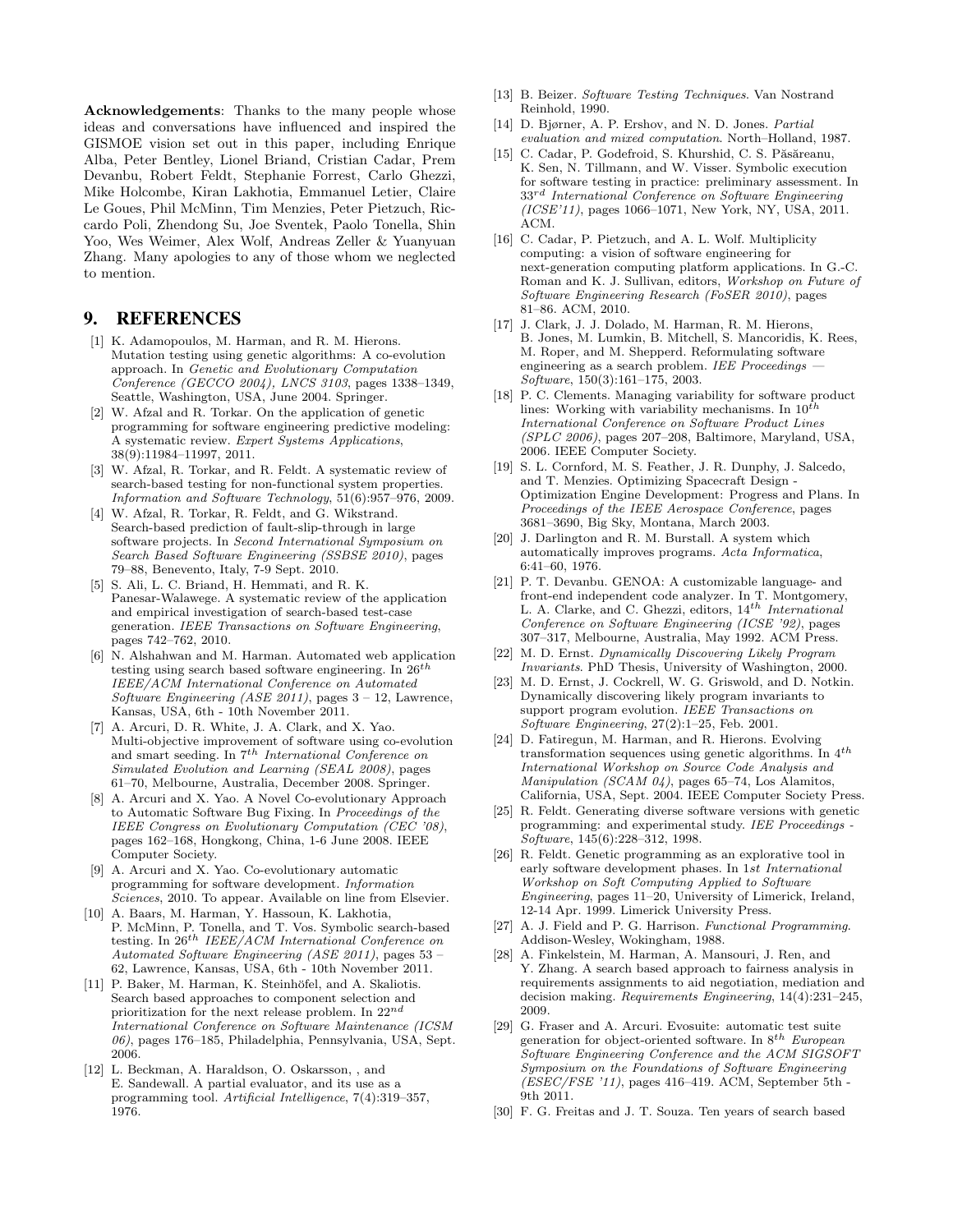software engineering: A bibliometric analysis. In  $3^{rd}$ International Symposium on Search based Software Engineering (SSBSE 2011), pages 18–32, 10th - 12th September 2011.

- [31] Z. P. Fry, B. Landau, and W. Weimer. A human study of patch maintainability. In International Symposium on Software Testing and Analysis (ISSTA'12), Minneapolis, Minnesota, USA, July 2012. To appear.
- [32] P. Funes, E. Bonabeau, J. Herve, and Y. Morieux. Interactive multi-participant task allocation. In Proceedings of the 2004 IEEE Congress on Evolutionary Computation, pages 1699–1705, Portland, Oregon, 20-23 June 2004. IEEE Press.
- [33] M. Gabel and Z. Su. A study of the uniqueness of source code. In  $18^{th}$  ACM SIGSOFT international symposium on foundations of software engineering (FSE 2010), pages 147–156, Santa Fe, New Mexico, USA, 7-11 Nov. 2010. ACM.
- [34] P. Godefroid, N. Klarlund, and K. Sen. DART: directed automated random testing. In V. Sarkar and M. W. Hall, editors, Proceedings of the ACM SIGPLAN 2005 Conference on Programming Language Design and Implementation, Chicago, IL, USA, June 12-15, 2005, pages 213–223. ACM, 2005.
- [35] M. Goedicke, C. Köllmann, and U. Zdun. Designing runtime variation points in product line architectures: three cases. Science of Computer Programming, 53(3):353 – 380, 2004.
- [36] C. L. Goues, M. Dewey-Vogt, S. Forrest, and W. Weimer. A systematic study of automated program repair: Fixing 55 out of 105 bugs for \$8 each. In International Conference on Software Engineering (ICSE 2012), Zurich, Switzerland, 2012.
- [37] M. Harman. The current state and future of search based software engineering. In L. Briand and A. Wolf, editors, Future of Software Engineering 2007, pages 342–357, Los Alamitos, California, USA, 2007. IEEE Computer Society Press.
- [38] M. Harman. Search based software engineering for program comprehension. In 15<sup>th</sup> International Conference on Program Comprehension (ICPC 07), pages 3–13, Banff, Canada, 2007. IEEE Computer Society Press.
- [39] M. Harman. Open problems in testability transformation. In 1st International Workshop on Search Based Testing (SBT 2008), Lillehammer, Norway, 2008.
- [40] M. Harman. Automated patching techniques: The fix is in: technical perspective. Communications of the ACM, 53(5):108, 2010.
- [41] M. Harman. The relationship between search based software engineering and predictive modeling. In  $6^{th}$ International Conference on Predictive Models in Software Engineering (PROMISE 2010), Timisoara, Romania, 2010.
- [42] M. Harman. Software engineering meets evolutionary computation. IEEE Computer, 44(10):31–39, Oct. 2011.
- [43] M. Harman, E. Burke, J. A. Clark, and X. Yao. Dynamic adaptive search based software engineering. In  $6^{th}$  IEEE International Symposium on Empirical Software Engineering and Measurement (ESEM 2012), Lund, Sweden, 2012.
- [44] M. Harman, Y. Jia, and B. Langdon. Strong higher order mutation-based test data generation. In  $8^{th}$  European Software Engineering Conference and the ACM SIGSOFT Symposium on the Foundations of Software Engineering (ESEC/FSE '11), pages 212–222, New York, NY, USA, September 5th - 9th 2011. ACM.
- [45] M. Harman and B. F. Jones. Search based software engineering. Information and Software Technology, 43(14):833–839, Dec. 2001.
- [46] M. Harman, A. Mansouri, and Y. Zhang. Search based software engineering: Trends, techniques and applications. ACM Computing Surveys, 2012. To appear.
- [47] M. Harman and P. McMinn. A theoretical and empirical

study of search based testing: Local, global and hybrid search. IEEE Transactions on Software Engineering, 36(2):226–247, 2010.

- [48] M. Harman, P. McMinn, J. Souza, and S. Yoo. Search based software engineering: Techniques, taxonomy, tutorial. In B. Meyer and M. Nordio, editors, Empirical software engineering and verification: LASER 2009-2010, pages 1–59. Springer, 2012. LNCS 7007.
- [49] W. Heaven and E. Letier. Simulating and optimising design decisions in quantitative goal models. In  $19^{th}$  IEEE InternationalRequirements Engineering Conference (RE 2011), pages 79–88. IEEE, 2011.
- [50] H. Hemmati, A. Arcuri, and L. Briand. Achieving scalable model-based testing through test case diversity. ACM Ttransactions on Software Engineering and Methodology (TOSEM). To appear.
- [51] A. Hindle, E. Barr, Z. Su, P. Devanbu, and M. Gabel. On the naturalness of software. In International Conference on Software Engineering (ICSE 2012), Zurich, Switzerland, 2012.
- [52] D. Jackson. Self-adaptive focusing of evolutionary effort in hierarchical genetic programming. In A. Tyrrell, editor, 2009 IEEE Congress on Evolutionary Computation, pages 1821–1828, Trondheim, Norway, 18-21 May 2009. IEEE Computational Intelligence Society, IEEE Press.
- [53] Y. Jia and M. Harman. Milu: A customizable, runtime-optimized higher order mutation testing tool for the full C language. In  $3^{rd}$  Testing Academia and Industry Conference - Practice and Research Techniques (TAIC PART'08), pages 94–98, Windsor, UK, August 2008.
- [54] J. Krinke, N. Gold, Y. Jia, and D. Binkley. Cloning and copying between GNOME projects. In J. Whitehead and T. Zimmermann, editors, 7<sup>th</sup> International Working Conference on Mining Software Repositories (MSR 2010), pages 98–101. IEEE, 2010.
- [55] L. M. Laird and M. C. Brennan. Software measurement and estimation: a practical approach, 2006.
- [56] K. Lakhotia, M. Harman, and H. Gross. AUSTIN: An open source tool for search based software testing of C programs. Journal of Information and Software Technology. To appear.
- [57] K. Lakhotia, P. McMinn, and M. Harman. Automated test data generation for coverage: Haven't we solved this problem yet? In  $4^{th}$  Testing Academia and Industry Conference — Practice And Research Techniques (TAIC PART'09), pages 95–104, Windsor, UK, 4th–6th September 2009.
- [58] K. Lakhotia, N. Tillmann, M. Harman, and J. de Halleux. FloPSy — Search-based floating point constraint solving for symbolic execution. In  $22^{nd}$  IFIP International Conference on Testing Software and Systems (ICTSS 2010), pages 142–157, Natal, Brazil, November 2010. LNCS Volume 6435.
- [59] W. B. Langdon. Evo\_indent interactive evolution of GNU indent options. In F. Rothlauf, editor, Genetic and Evolutionary Computation Conference (GECCO 2009) pages 2081-2084, Montreal, Québec, Canada, 2009. ACM.
- [60] W. B. Langdon and M. Harman. Evolving a CUDA kernel from an nVidia template. In IEEE Congress on Evolutionary Computation, pages 1–8. IEEE, 2010.
- [61] W. B. Langdon, M. Harman, and Y. Jia. Efficient multi objective higher order mutation testing with genetic programming. Journal of Systems and Software, 83(12):2416–2430, 2010.
- [62] W. B. Langdon and A. P. Harrison. GP on SPMD parallel graphics hardware for mega bioinformatics data mining. Soft Computing, 12(12):1169–1183, Oct. 2008. Special Issue on Distributed Bioinspired Algorithms.
- C. Le Goues, T. Nguyen, S. Forrest, and W. Weimer. GenProg: A generic method for automatic software repair. IEEE Transactions on Software Engineering, 38(1):54–72, 2012.